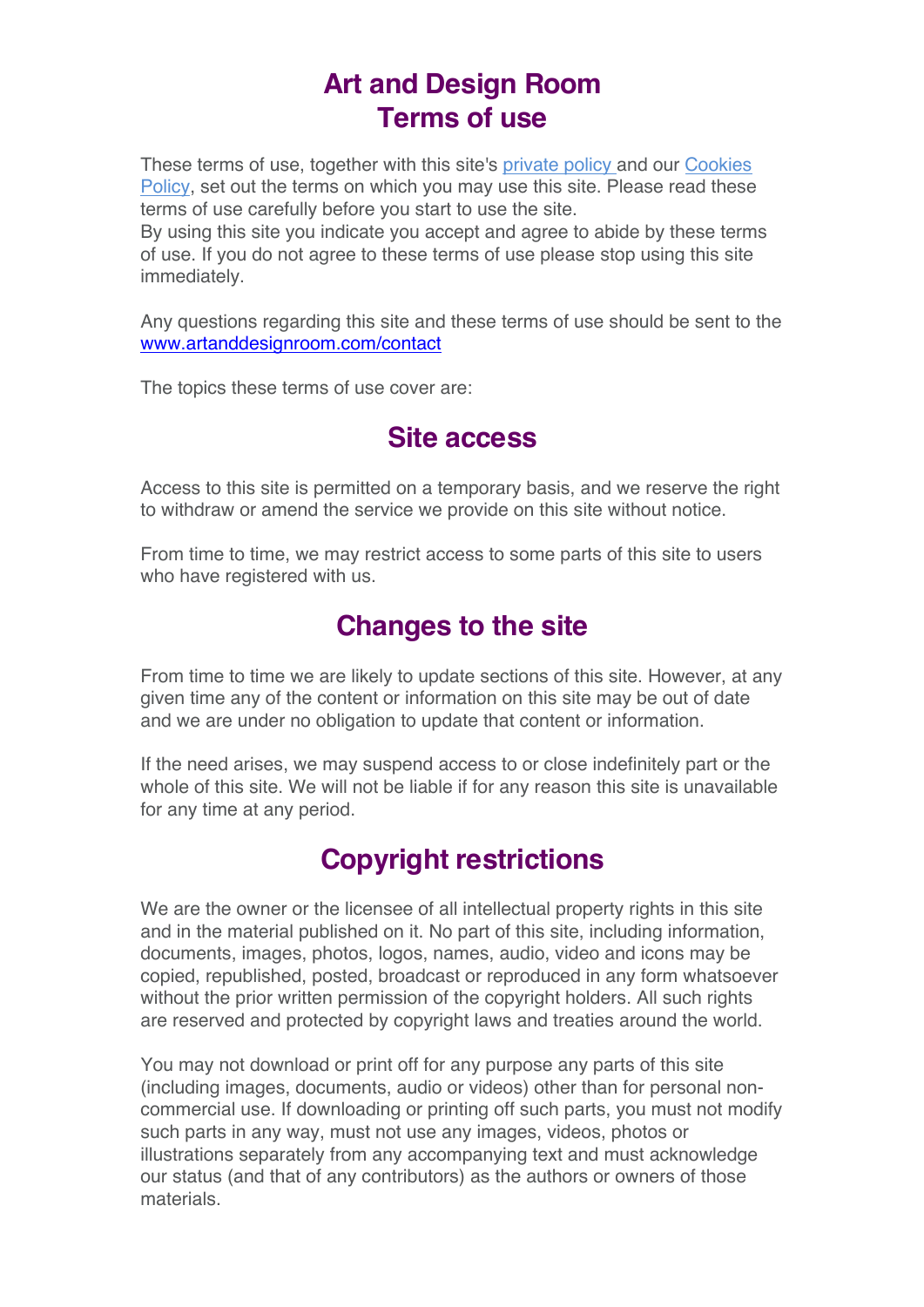If you print off, download or copy any part of this site in breach of these terms of use, your right to use this site will cease immediately and you must, at our option, return or destroy any copies of the materials you have made.

### **Trademarks**

Nothing contained in this site shall give by implication or otherwise any right or licence to anyone to use any trademarked word or logo of the Art and Design Room or any other organisation

### **Passwords and registration on this site**

If you choose, or are provided with, a user identification code, password or other security procedure information to this site, you must treat such information as confidential and you must not disclose it to anyone else.

We have the right to disable any user identification code or password at any time.

You are responsible for ensuring that all persons who access our site through your internet connection are aware of these terms, and that they comply with them.

## **Links to and from this site**

We do not enter into affiliate linking schemes with other websites.

The existence of a link from any organisation's site to this site does not imply that we endorse the activities or views of that organisation, nor does it suggest any form of association or approval on our part.

Where this site contains links to other sites and resources provided by third parties, such links are provided for your information only. We have no control over the contents of third party sites or materials and accept no responsibility for them or for any loss or damage that may arise from your use of them.

# **Depiction of children**

Any photographs, images, videos or sound recordings of children, used on this site to illustrate the Art and Design Room's artwork are only used in which parents have issued consent.

## **Only lawful use**

You agree to use this site only for lawful purposes, and in a manner which does not infringe the rights of, or restrict, or inhibit the use and enjoyment of this site by any other party. Such restriction and inhibition includes, without limitation, conduct which is unlawful or which may harass, defame or cause distress or inconvenience to any person and the transmission of obscene or offensive material or disruption of normal flow of dialogue within this site.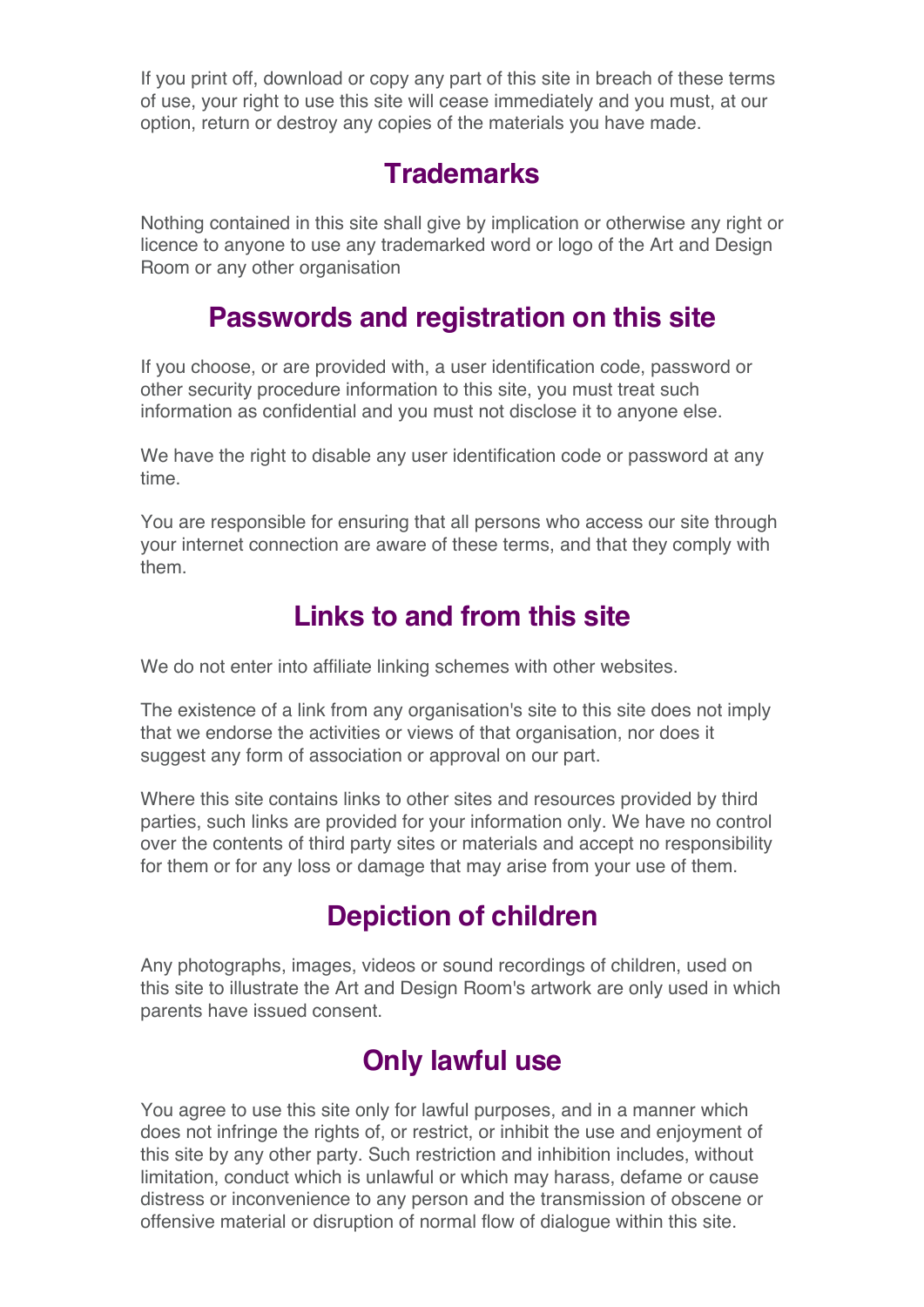# **Our liability**

Commentary, advice and other materials posted on this site are not intended to amount to advice on which reliance should be placed. We do not accept any liability or responsibility arising from any reliance placed on such materials by any visitor to this site, or by anyone who may be informed by any of its contents.

To the extent permitted by law, the Art and Design Room does not accept liability for any direct, indirect or consequential loss or damage incurred by a user in connection with their use or inability to use this site, the results of their use of this site, any site linked to or from this site or any material posted on this site, including without limitation any liability for loss of profits or contracts, loss of business, loss of income or revenue, loss of anticipated savings, loss of data, loss of goodwill, or loss of time, howsoever arising and whether caused by tort (including negligence) breach of contract or otherwise, even if foreseeable.

This does not affect any liability for death or personal injury arising from our negligence nor any liability for fraudulent misrepresentation or misrepresentation as to a fundamental matter, nor any other liability which cannot be included or limited under any applicable law.

## **No warranties**

This site and its information, names, images, photographs, logos and icons regarding or relating to the Art and Design Room, its products and services, or any other organisations products and services, are provided 'AS IS' and on an 'AS IS AVAILABLE' basis without any representation or endorsement made and without any guarantee, condition or warranty of any kind whether express or implied by statute, common law or the law of equity, including but not limited to any implied warranties of satisfactory quality, fitness for a particular purpose, non-infringement, compatibility, security, completeness or accuracy.

Art and Design Room does not warrant that this site will be interrupted or error-free, that defects in materials or functions will be corrected, or that this site or its servers are free of viruses or bugs

### **Conflict**

If there is a conflict between these terms of use, the Privacy Policy and/or any other terms of use appearing on this site regarding specific material (e.g Social Media Rules or Competition Rules) then the other terms of use shall prevail over these terms of use and the Privacy Policy.

### **Severing terms**

If any term in these terms of use is determined to be illegal, invalid or otherwise unenforceable by reason of the laws of any state or country in which theses terms of use are intended to be effective, then to the extent to and within the jurisdiction in which that term is illegal, invalid and